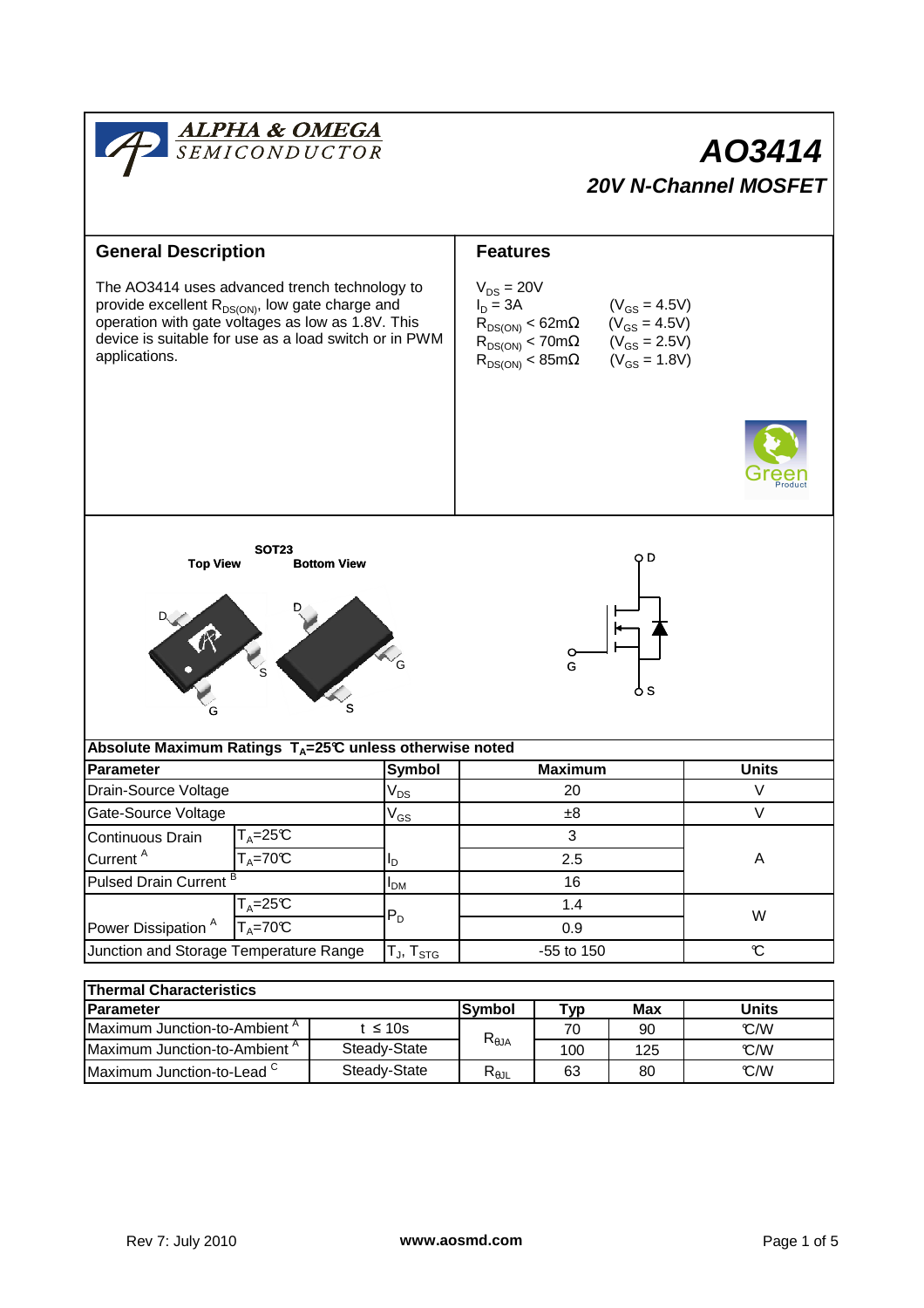

## **Electrical Characteristics (TJ=25°C unless otherwise noted)**

| <b>Symbol</b>               | <b>Parameter</b>                      | <b>Conditions</b>                                                                         |                              | Min | <b>Typ</b> | <b>Max</b>     | <b>Units</b> |
|-----------------------------|---------------------------------------|-------------------------------------------------------------------------------------------|------------------------------|-----|------------|----------------|--------------|
| <b>STATIC PARAMETERS</b>    |                                       |                                                                                           |                              |     |            |                |              |
| BV <sub>DSS</sub>           | Drain-Source Breakdown Voltage        | $I_D = 250 \mu A$ , $V_{GS} = 0V$                                                         |                              | 20  |            |                | $\vee$       |
| $I_{DSS}$                   | Zero Gate Voltage Drain Current       | $V_{DS}$ =20V, $V_{GS}$ =0V                                                               |                              |     |            | 1              |              |
|                             |                                       |                                                                                           | $T_{\text{J}} = 55^{\circ}C$ |     |            | 5              | μA           |
| $I_{GSS}$                   | Gate-Body leakage current             | $V_{DS} = 0V$ , $V_{GS} = \pm 8V$                                                         |                              |     |            | 100            | nA           |
| $V_{GS(th)}$                | Gate Threshold Voltage                | V <sub>DS</sub> =V <sub>GS</sub> I <sub>D</sub> =250µA                                    |                              | 0.4 | 0.7        | $\mathbf{1}$   | $\vee$       |
| $I_{D(ON)}$                 | On state drain current                | $V_{GS} = 4.5V$ , $V_{DS} = 5V$                                                           |                              | 16  |            |                | A            |
| $R_{DS(ON)}$                | Static Drain-Source On-Resistance     | $V_{GS} = 4.5V$ , $I_D = 3A$                                                              |                              |     | 51         | 62             | $m\Omega$    |
|                             |                                       |                                                                                           | $T_{\text{J}}$ =125°C        |     | 68         | 85             |              |
|                             |                                       | V <sub>GS</sub> =2.5V, I <sub>D</sub> =2.8A                                               |                              |     | 58         | 70             | $m\Omega$    |
|                             |                                       | $V_{GS}$ =1.8V, $I_{D}$ =2.5A                                                             |                              |     | 68         | 85             | $m\Omega$    |
| $g_{FS}$                    | <b>Forward Transconductance</b>       | $V_{DS} = 5V$ , $I_D = 3A$                                                                |                              |     | 11         |                | S            |
| $V_{SD}$                    | Diode Forward Voltage                 | $IS=1A, VGS=0V$                                                                           |                              |     | 0.7        | 1              | $\vee$       |
| $I_{\rm S}$                 | Maximum Body-Diode Continuous Current |                                                                                           |                              |     |            | $\overline{2}$ | A            |
|                             | <b>DYNAMIC PARAMETERS</b>             |                                                                                           |                              |     |            |                |              |
| $C_{\text{iss}}$            | Input Capacitance                     | $V_{GS}$ =0V, $V_{DS}$ =10V, f=1MHz                                                       |                              |     | 260        | 320            | pF           |
| $\mathsf{C}_{\mathsf{oss}}$ | Output Capacitance                    |                                                                                           |                              |     | 48         |                | рF           |
| $C_{\rm rss}$               | Reverse Transfer Capacitance          |                                                                                           |                              |     | 27         |                | рF           |
| $R_{g}$                     | Gate resistance                       | $V_{GS}$ =0V, $V_{DS}$ =0V, f=1MHz                                                        |                              |     | 3          | 4.5            | Ω            |
|                             | <b>SWITCHING PARAMETERS</b>           |                                                                                           |                              |     |            |                |              |
| $\mathsf{Q}_{\mathsf{g}}$   | <b>Total Gate Charge</b>              | $V_{GS}$ =4.5V, $V_{DS}$ =10V, $I_{D}$ =3A                                                |                              |     | 2.9        | 3.8            | nC           |
| $Q_{gs}$                    | Gate Source Charge                    |                                                                                           |                              |     | 0.4        |                | nC           |
| $Q_{\text{gd}}$             | Gate Drain Charge                     |                                                                                           |                              |     | 0.6        |                | nC           |
| $t_{D(on)}$                 | Turn-On DelayTime                     | $V_{GS}$ =5V, $V_{DS}$ =10V, R <sub>L</sub> =3.3 $\Omega$ ,<br>$R_{\text{GEN}} = 6\Omega$ |                              |     | 2.5        |                | ns           |
| $t_r$                       | Turn-On Rise Time                     |                                                                                           |                              |     | 3.2        |                | ns           |
| $t_{D(\text{off})}$         | <b>Turn-Off DelayTime</b>             |                                                                                           |                              |     | 21         |                | ns           |
| $\mathbf{t}_\text{f}$       | <b>Turn-Off Fall Time</b>             |                                                                                           |                              |     | 3          |                | ns           |
| $t_{rr}$                    | Body Diode Reverse Recovery Time      | $I_F = 3A$ , dl/dt=100A/ $\mu$ s                                                          |                              |     | 14         | 19             | ns           |
| $Q_{rr}$                    | Body Diode Reverse Recovery Charge    | $I_F = 3A$ , dl/dt=100A/us                                                                |                              |     | 3.8        |                | nC           |

A: The value of R<sub>eJA</sub> is measured with the device mounted on 1 in <sup>2</sup> FR-4 board with 2oz. copper, in a still air environment with  $T_A=25^\circ$  C. The value in any given application depends on the user's specific board design. The current rating is based on the t ≤10s thermal resistance rating. B: Repetitive rating, pulse width limited by junction temperature.

C. The R<sub>θJA</sub> is the sum of the thermal impedence from junction to lead R<sub>θJL</sub> and lead to ambient.

D. The static characteristics in Figures 1 to 6 are obtained using <300 µs pulses, duty cycle 0.5% max.

E. These tests are performed with the device mounted on 1 in <sup>2</sup> FR-4 board with 2oz. Copper, in a still air environment with T<sub>A</sub>=25°C. The SOA<br>Curve provides a single pulse rating curve provides a single pulse rating.

THIS PRODUCT HAS BEEN DESIGNED AND QUALIFIED FOR THE CONSUMER MARKET. APPLICATIONS OR USES AS CRITICAL COMPONENTS IN LIFE SUPPORT DEVICES OR SYSTEMS ARE NOT AUTHORIZED. AOS DOES NOT ASSUME ANY LIABILITY ARISING OUT OF SUCH APPLICATIONS OR USES OF ITS PRODUCTS. AOS RESERVES THE RIGHT TO IMPROVE PRODUCT DESIGN, FUNCTIONS AND RELIABILITY WITHOUT NOTICE.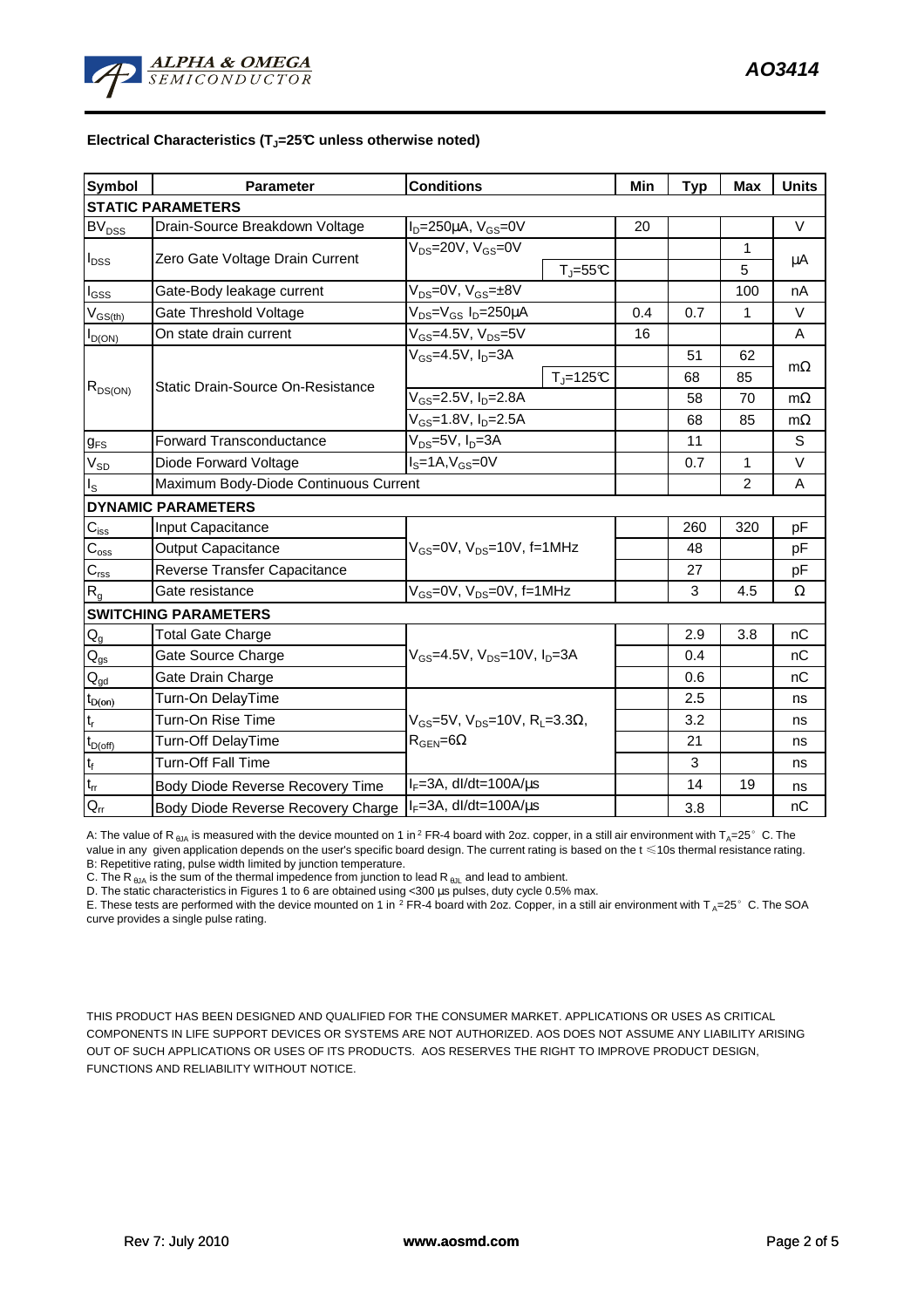## TYPICAL ELECTRICAL AND THERMAL CHARACTERISTICS

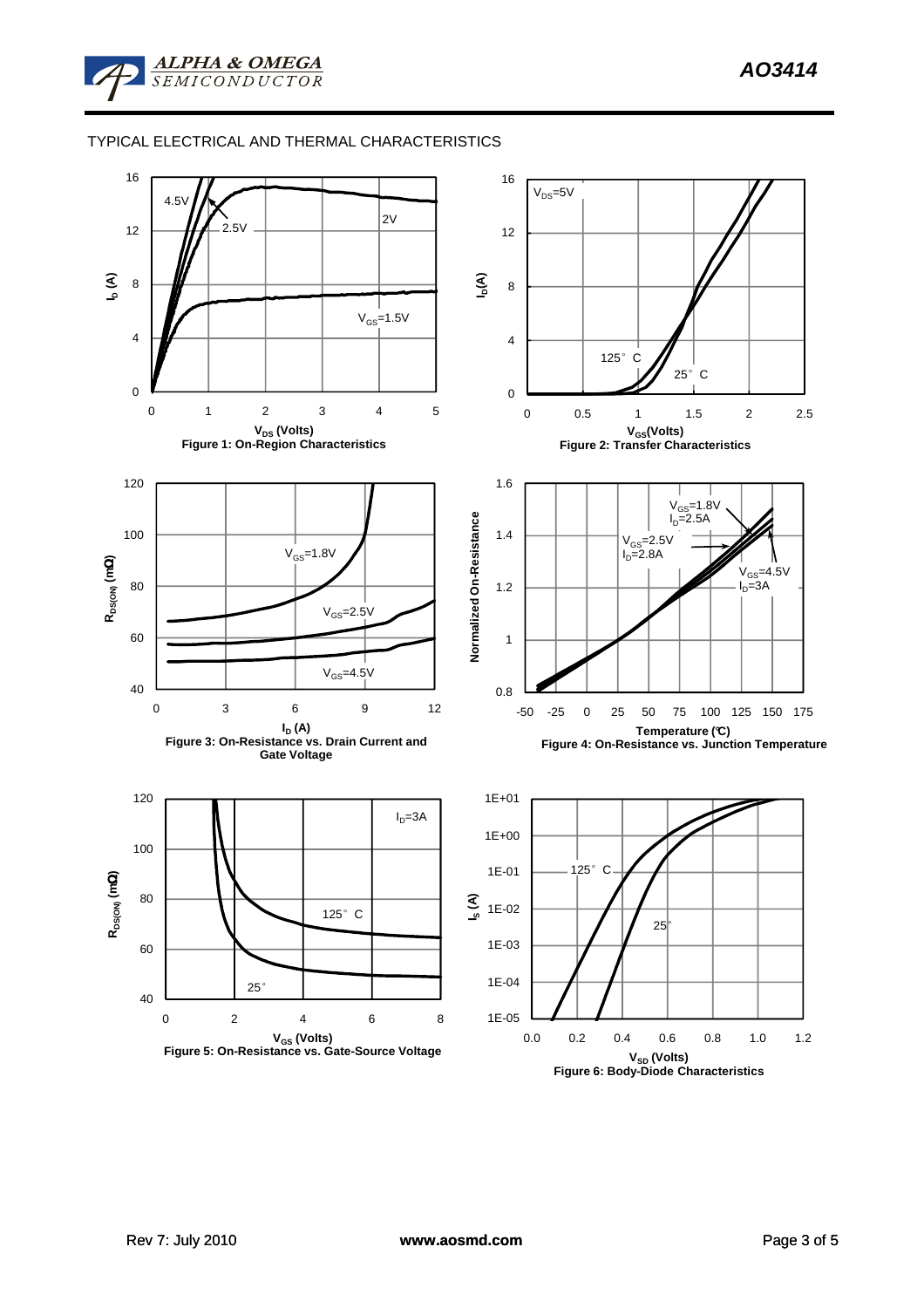

## **TYPICAL ELECTRICAL AND THERMAL CHARACTERISTICS**



**Figure 11: Normalized Maximum Transient Thermal Impedance (Note E)**